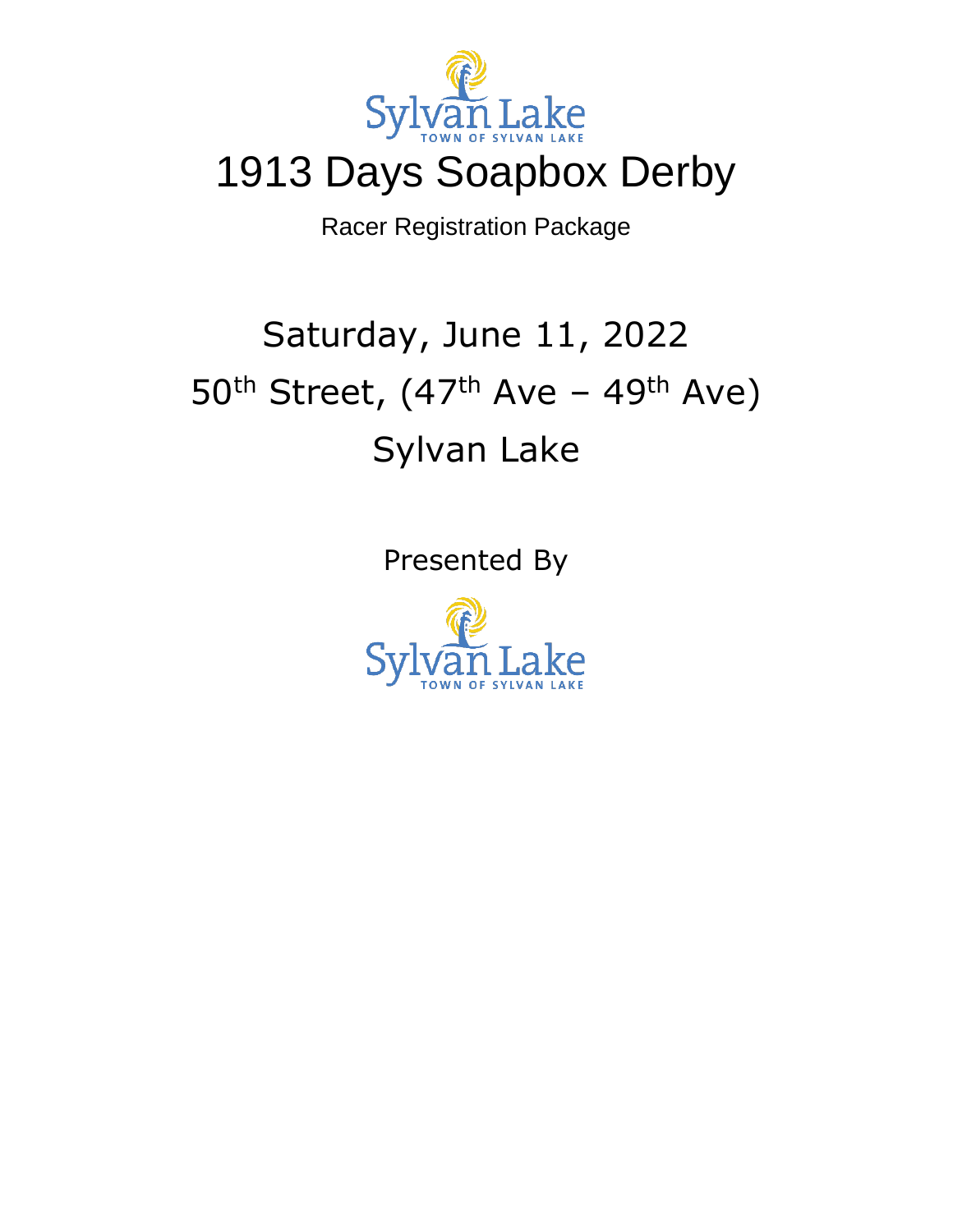### **1913 Days Soapbox Derby Important Information**

#### **REGISTRATION**

Both registration and Soap Box Derby Official Car building Manual are available online through the Town of Sylvan Lake website or by contacting Tom Bradshaw, Culture Coordinator at thradshaw@sylvanlake.ca Copies are also available for pick-up at the Flipside Youth Centre (upstairs in the Family & Community Centre, 4725, 43 Street), Monday-Friday, 8:30-4:30 pm. Please use the main doors on the east side of the building.

Deadline for registration is **June 4th**.

Check-in for the event is on Saturday, June 11, 2022, at 9:30 AM sharp! Racing will begin promptly at 10:15 AM.

#### **FEE INFORMATION**

Registration \$10.00 per racer (max of 3 racers per car)

#### **WAIVER**

A Town of Sylvan Lake Informed Consent form must be submitted in order to race. Parents/Guardians must sign for anyone under 18.

#### **OFFICIAL RULES AND REGULATIONS**

- 1. To ensure equal chance by all racers competing, cars must be home built following the Town of Sylvan Lake official Car Building Manual. Exceptions will be made for those who purchased a GoKit® for the 2019 race. Please note that all parts in the GoKit® must be used as purchased, with the exception of special allowance on wheels noted in number 2 below. No alterations of mechanical parts are permitted.
- 2. Wheels must not be altered or exchanged for a different style. No adding of bearings, shaving of tires, covering of wheel hubs, or any alterations whatsoever is permitted. Exception: Lubrication is limited to spray lubrication. Painting of wheels is limited to spray paint.
- 3. Gravity is the only form of power allowed.
- 4. Cars must run on four wheels; two front and two rear. All wheels must have contact with and touch the ground at all times when racing.
- 5. Axel width, front and rear, must be the same and consistent to accommodate the loading process. No deviation from this limitation will be permitted.
- 6. The base of the car must be constructed of 5/8" plywood as a minimum; neither MDF nor particle board is acceptable.
- 7. Upon completion of the build, all protruding screws/nails must be cut off flush to the wood or other material surface (protruding screws/nails are a safety hazard for volunteers).
- 8. No sharp protruding objects or design elements may be attached to any side of the car. It will be inspected before the race, and you will be asked to remove any items that do not follow this rule.
- 9. The length of the car cannot exceed 84 inches.
- 10.Keep in mind that safety of others is important and design of the front of the racer should be kept from being too dangerous in a collision.
- 11.Care must be taken to keep the center of gravity as low as possible to prevent rollovers.
- 12.Feet must be in forward position with legs extended when driver is in racing position.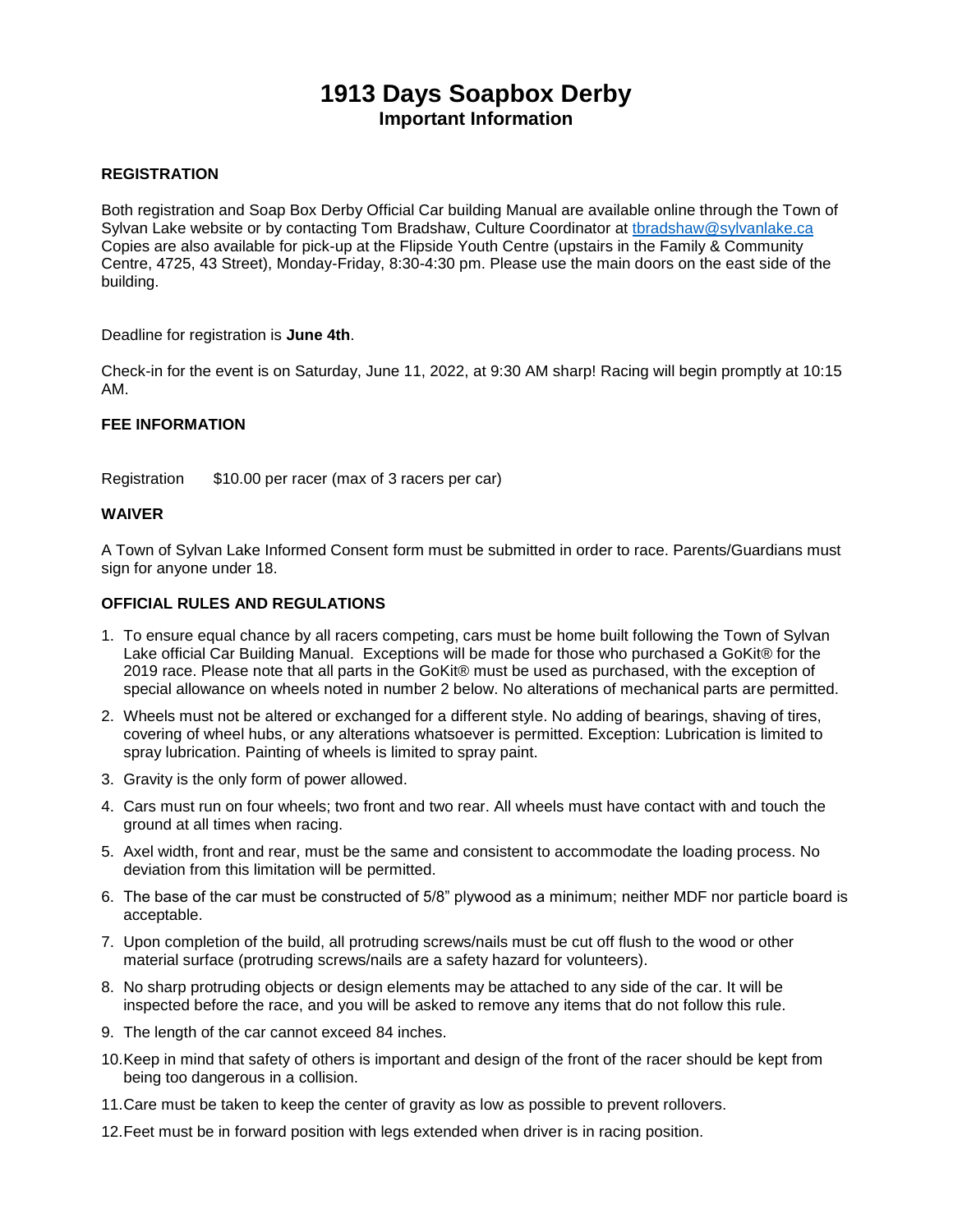- 13.Seat belts are required. They must be safely attached to the floorboard or frame member and include two (2) shoulder restraints and a waist restraint.
- 14.A properly fitting helmet must be worn. Bicycle, motorcycle, football or hockey helmets are acceptable. Full face protection is preferred.
- 15.Drivers must wear shoes during competition (Flip flops and sandals are not allowed). Wearing gloves, elbow and/or knee pads are optional but preferred.
- 16. Brakes must be one of the designs outlined in the Town of Sylvan Lake Car Building Manual. Brakes must be capable of stopping the car in a short straight line, with no damage to the road surface.
- 17.Steering must be by wheel; circular or other design are acceptable. T-Bar or stick steering are not acceptable as they can cause serious injuries in a crash.
- 18.A roll bar high enough to protect the driver's head while seated in the car must be included in the unlikely event of a roll-over. Roll Bar must exceed the height of the driver while wearing helmet and seated in the cart. Even with all the precautions, roll overs do sometimes occur. It is very important to provide protection against potential whiplash. Provide an adequate head rest for the driver.
- 19.The weight of the cart alone must meet a minimum weight of 60lbs and may not exceed 120Ibs (Drivers will not be included in the weight). Weight may be added to the cart subject to safety review as long as the overall weight is within guidance. If the Race Director OR Inspectors deem the weight to be unsafe or improperly secured, you will be requested to remove the weights prior to entering the cart into the race.

NOTE: Loading weights on the extreme front of the cart will be considered dangerous and at the discretion of the inspector, you may be requested to relocate or remove these weights.

- 20.The overriding requirement in any soapbox race is safety. Mishaps do occur, of course; but it's your obligation to build a car which is safe to ride and presents minimal danger to the driver and spectator, if an accident should occur.
- 21. Additional racing rules and regulations can be found in the Town of Sylvan Lake Soap Box Derby Official Car Building Manual.

#### **EXPANDED RECOMMENDATIONS**

The following provides safety "recommendations" in building your Derby Cart and outfitting your Racer. They are provided based on the experience of other communities running the event and observing the operations of the derby carts and their drivers.

Please remember that this is an at speed event. Carts will travel at a rate of 20-30km per hour during the race. Impact with any object may cause forward motion of the driver and precautions are recommended.

HELMET: Helmets are a required personal safety item. The type of helmet, although at the parent/guardian's discretion, is recommended to be one that provides full face protection. Helmets such as Hockey Helmets, Motorcycle or BMX Full Face covered are the best options.

BRAKES: You have the choice of a number of designs included in the manual. NOT all designs are suited to all racers. You know your child best. It is recommended to use either the foot pedal brake or single arm brake. Both of these versions allow the racer to keep one hand on the wheel while engaging the braking system. Two handed brakes eliminate that control.

SEATBELTS: Seatbelts may be constructed of any material that restrains the driver in their seat for the duration of the race. Based on past performance, it is recommended to use a wide material crossing from shoulder to opposite hip location in each direction. Added protection would be the inclusion of a waist belt. Due to the speed of the event and the chance of a driver sliding forward on the deck of the cart, crotch mounted restraints are to be used cautiously and should be padded if used.

Successfully used materials in the past have included actual retired car "racing" belts; leather belts or suitcase straps cut into two or seatbelts cut out of cars from an auto wrecker. Any of these styles may be secured to the cart with a bolt and washer at each mounting location. ANY belt must be tightly secured around the driver when they are loaded into the chute. Any car to have seatbelts that have deemed to have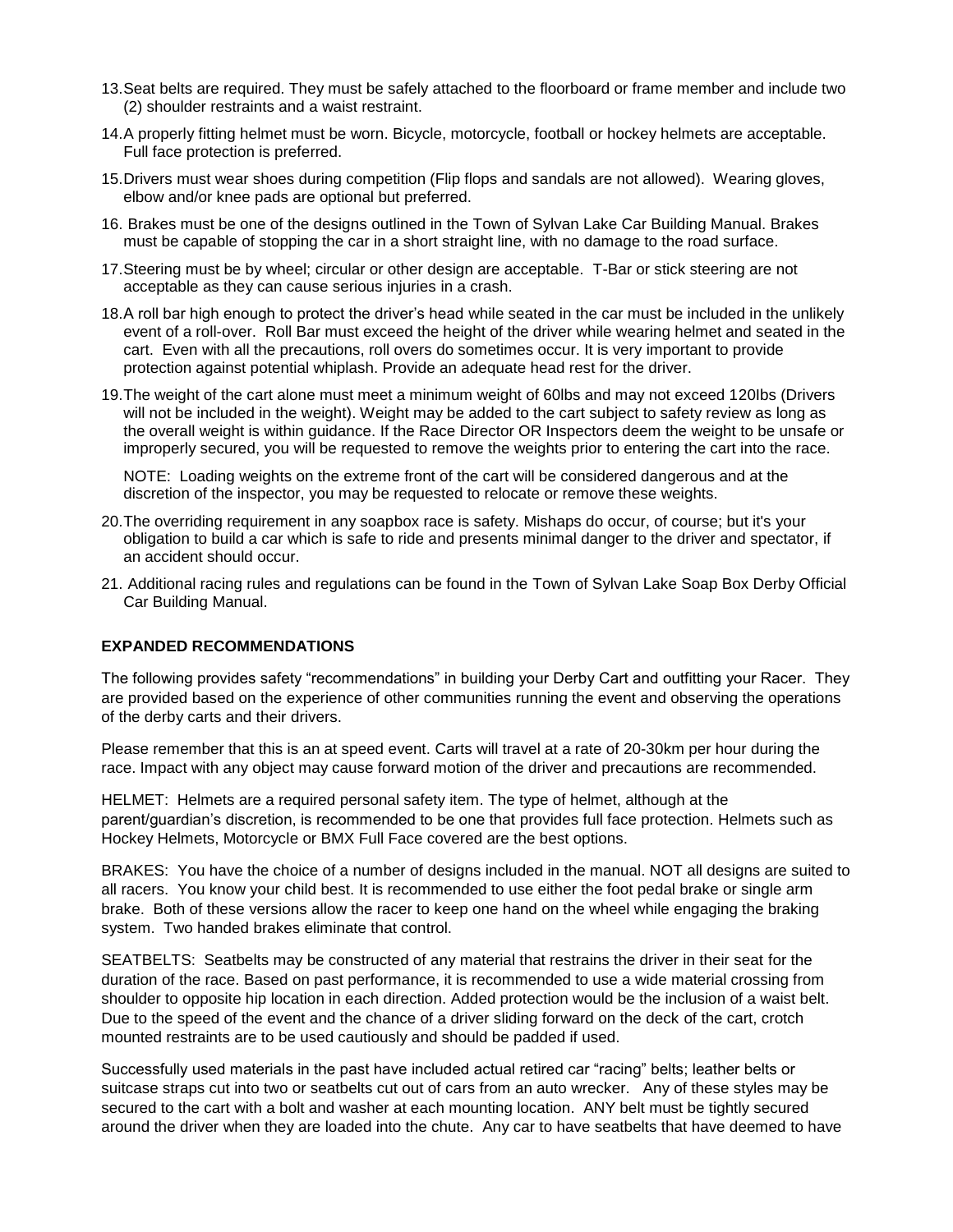failed or cannot be secured will NOT be allowed to race. This is at the discretion of the Official Starter or the Race Director.

#### **SCORING**

Drivers will be paired and run two qualifying heats switching lanes for each run. The time of each run will be totaled to provide a final time for each racer. These times will constitute the placement for a final run with the slowest two times racing first and continuing to the last race of the fastest two qualifiers. The winner of the event will be the driver with the fastest time in the final heat. Pit crews will be responsible for returning cars to starting line after each heat.

Awards will be given to the 1<sup>st</sup>, 2<sup>nd</sup> and 3<sup>rd</sup> fastest times of the final heat. Awards will also be given to the fastest overall time of the 3 heats, best decorated car, and a special award to a young driver who we would like to recognize as our racer of the future.

#### **PIT CREW & DRIVER CODE OF CONDUCT**

We would appreciate both drivers and pit crew, including parents, to act in a sportsmanlike manner at all times. Race officials will attempt to make sure that all vehicles are running according to regulation and that all races are run in a fair manner. Race officials' decisions are final. Race officials have the right to disqualify driver, vehicle or pit crew at any time for inappropriate behavior.

By entering the 1913 Days Soapbox Derby, you and your pit crew agree to adhere to this code. Remember, a racers experience is directly related to the role models around them. Finishing the race should be a win for everyone. Embrace the experience and enjoy the day!

Finally, this is a fun event for the Racers. These guidelines and recommendations are for their safety and to ensure that they enjoy the event from start to finish.

#### **CONTACT INFORMATION**

If you should have any questions about the Information contained in this document, please feel free to contact the Race Director, Tom Bradshaw, at 403 864-5571 or [tbradshaw@sylvanlake.ca](mailto:tbradshaw@sylvanlake.ca)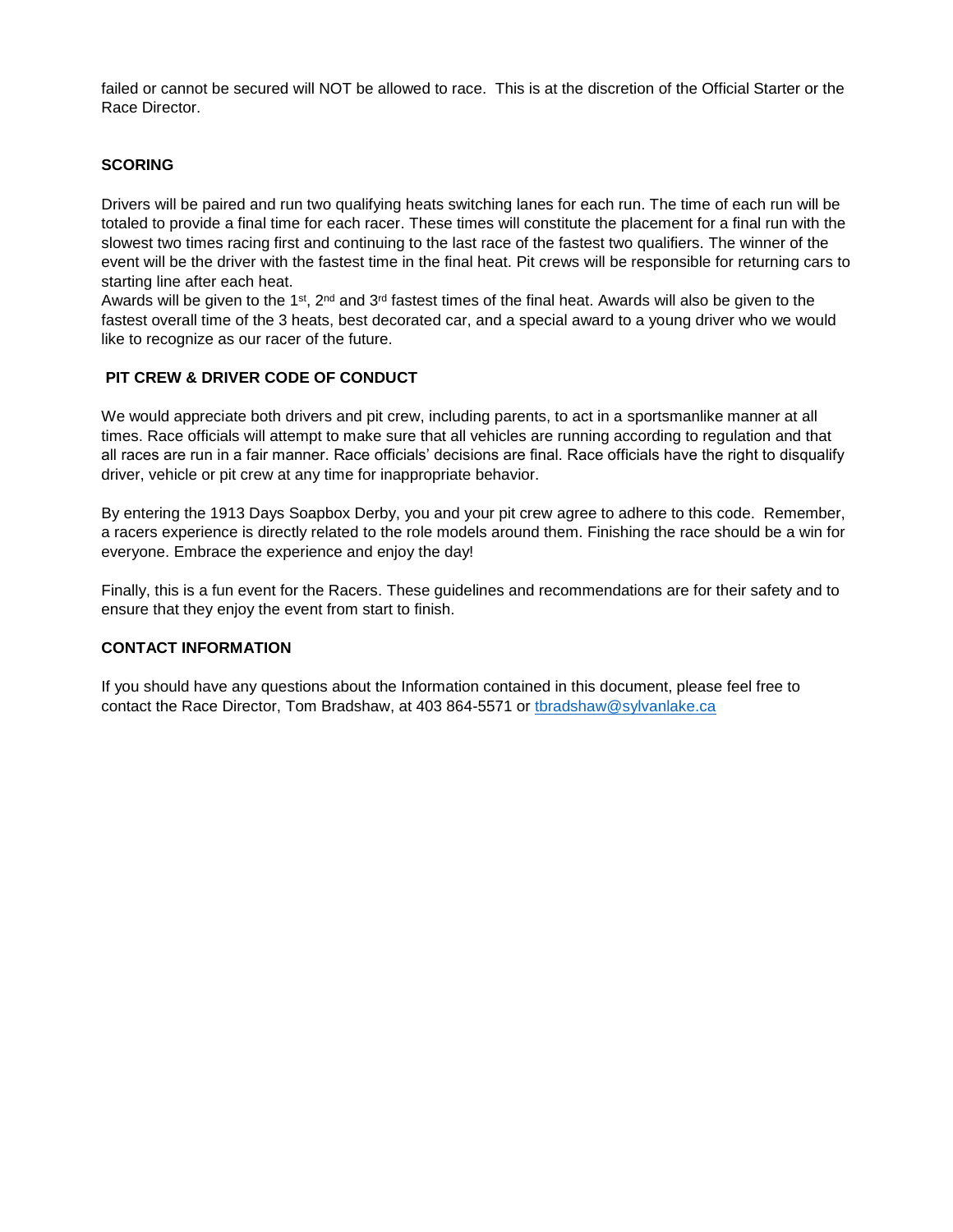## **1913 Days Soapbox Derby**

**Registration Form**

| <b>RACER INFORMATION</b>    |  |
|-----------------------------|--|
|                             |  |
|                             |  |
|                             |  |
|                             |  |
| <b>GUARDIAN INFORMATION</b> |  |
|                             |  |
|                             |  |
|                             |  |
|                             |  |
|                             |  |

**PIT CREW**

**RACER INFORMATION**

**Each driver must have a minimum of two members for their pit crew. One at the start location and one at the finish area to retrieve the car to the start area.** 

#### **DIVISION**

*Please note, one car can be used for more than one racer. If another racer will be using the same car, please complete a registration form for each racer. This year the derby is open to drivers aged 6 – 14. With the growth of the derby, we hope to expand our age categories in following years.* 

 $\Box$  My driver is between the 6-14 years of age.

#### **PAYMENT DETAILS**

| <b>Payment options include:</b> $\Box$ Cash      | $\Box$ Cheque (payable to Town of Sylvan Lake)                                                            |
|--------------------------------------------------|-----------------------------------------------------------------------------------------------------------|
| Number of carts: _______________________         | (paid for on this order)                                                                                  |
| form with the racer detail completed and waiver) | Number of registrations: ___________________ (if more than one registration, attach a second registration |
| Amount Paid: \$                                  |                                                                                                           |

#### **For office use only**

Date Registration Received: \_\_\_\_\_\_\_\_\_\_\_\_\_\_\_\_\_ □ Payment Received □ Waiver signed